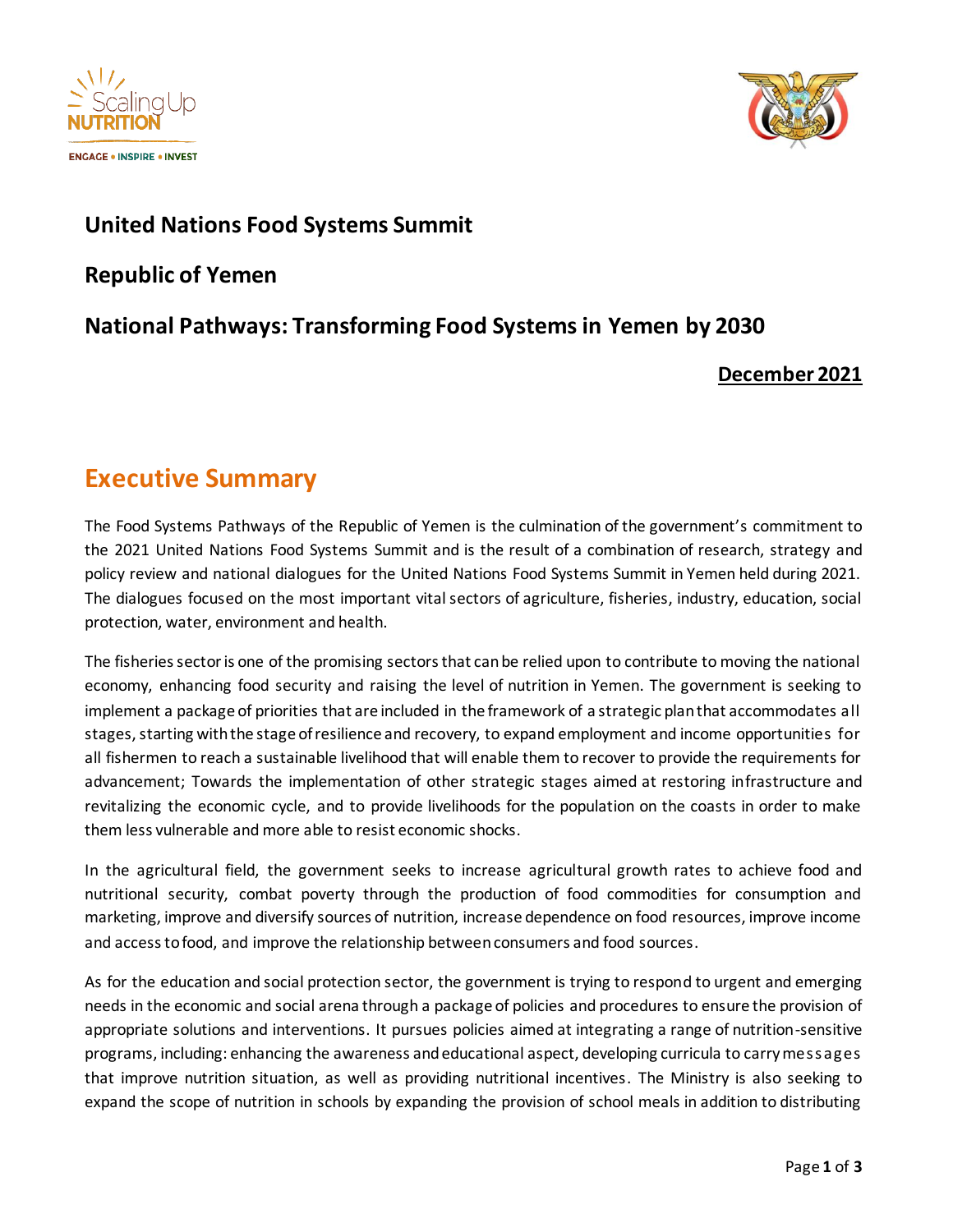biscuits to students and providing nutritional supplements for adolescent girls. In addition to rehabilitating health facilities in schools, providing safe water and a healthy environment in schools, and limiting the spread of diseases.

In order to increase water, hygiene and sanitation interventions, the government is working in coordination with international and voluntary organizations working in this field to provide the necessary support for water and sanitation institutions to get out of the current situation crisis in order to provide support for the operation and maintenance of the water and sanitation system and to deliver safe water to subscribers.

With regard to public health, the technicians stress the need to expand the scope of nutrition interventions in the health sector to include all vulnerable groups by strengthening nutrition interventions in hospitals through the provision of nutrition specialists, and supervision of kitchens in hospitals; As well as providing therapeutic and tube feeding and nutritional supplements to patients as well as building the capacity of the health staff to link nutrition with therapeutic protocols. Meanwhile, the Ministry is oriented towards strengthening food safety interventions, controlling children's food, and promoting environmental health interventions.

During November 2021, the SUN-Yemen Secretariat organized several national dialogues; with the support of the World Health Organization (WHO), the Food and Agriculture Organization (FAO) and the World Food Program(WFP); It included the first, second and fifth UNFSS's tracks of actions; which focus on shifting towards healthy and sustainable consumption patterns, providing healthy food for all at all times, as well as the resilience of food systems in the face of crises. The team organizing the dialogues worked to support the participants during the dialogue workshops to find practical solutions that are compatible with the requirements of the current context in the country, taking into account the current and future opportunities to support the resilience of food systems in Yemen. The dialogues focused on the following axes: building national systems, by strengthening infrastructure, information, communication, coordination and learning; eradicating hunger in Yemen; promoting access to nutritious and healthy food, especially for the most vulnerable groups such as women (mothers and adolescents), children and the elderly; promoting food safety, along the value chains of food systems (from seed to fork); supporting national public policies and strategies to strengthen food control and interventions (from production to consumption); promoting effective integration and coordination through strategic partnerships between government, local communities and international partners to build sustainable food systems; As well as raising the demand for healthy and nutritious food, and changing behavior and practices that promote healthy nutrition.

While the outcomes of the food systems dialogues in Yemen draw features for the country's near future; However, it also lays the foundation for strategic interventions. These outputs take the form of national working groups, which are clustered within purposeful national Working Groups; every Working Group has a mission to change towards healthy and sustainable diets. These national Working Groups also represent a nucleus for global and regional communication and partnerships with similar and related Working Groups at the regional and global levels. These national Working Groups are the result of an urgent need at the national level; it is also an extension of international efforts to achieve the sustainable development goals. These Working Groups focus on targeting the following core areas: (i) agricultural and fisheries investments: focus on improving access and availability and reducing food insecurity; (ii) economic development: focus on increasing investment and productivity while taking advantage of diversified sources of funding; (iii) empowering the most vulnerable (women and children): demonstrating the long-term impact of improving women's and children's